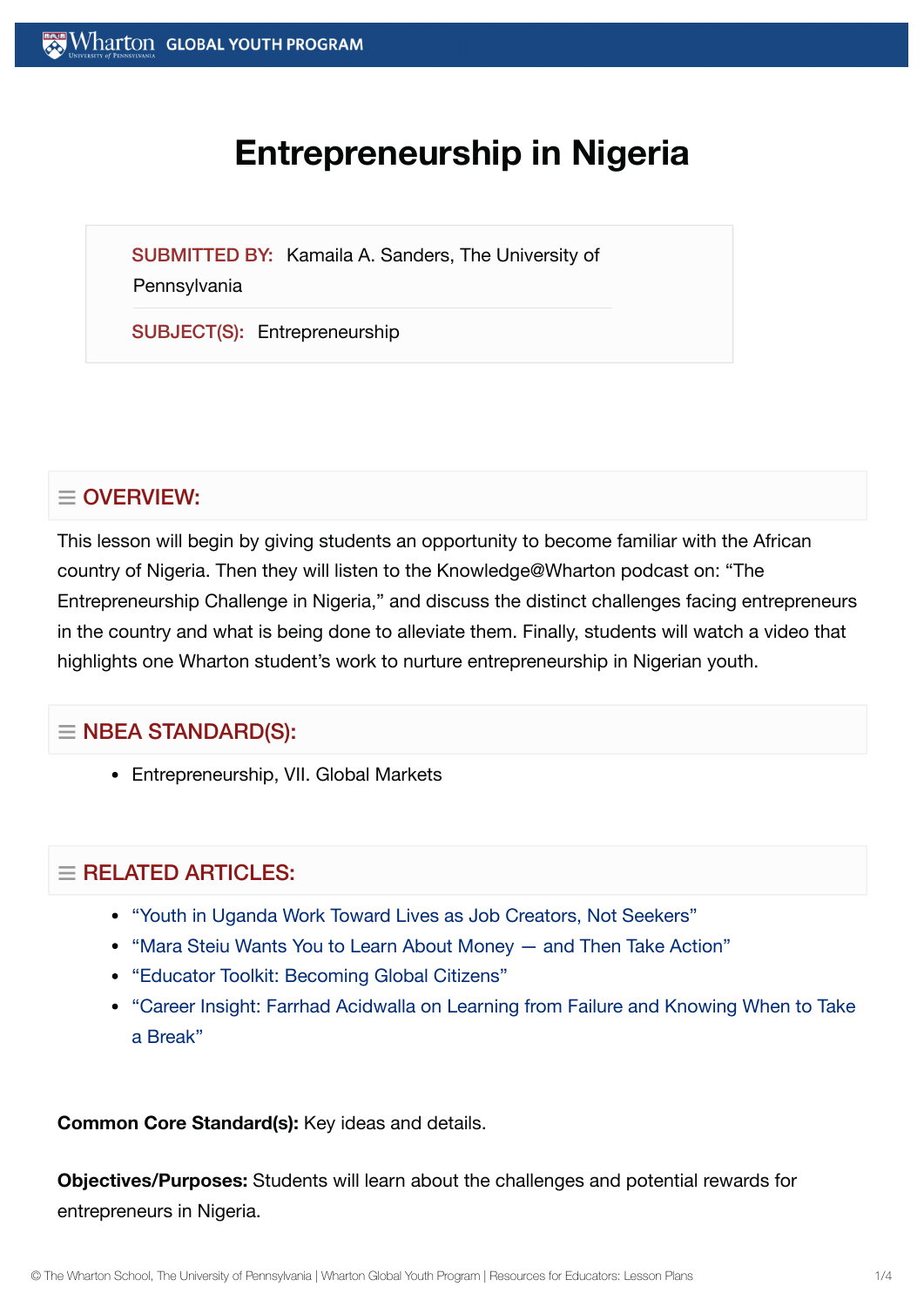**Knowledge@Wharton Article:** "The [Entrepreneurship](http://knowledge.wharton.upenn.edu/article.cfm?articleid=1675) Challenge in Nigeria" (podcast)

#### **Wharton Global Youth Program Article:**

Video of Nurturing Entrepreneurship in Nigerian Street Youth: "From [Business Clubs and](https://globalyouth.wharton.upenn.edu/articles/from-business-clubs-and-lab-research-to-choir-and-africa-explore-all-your-different-passions/) Lab Research to Choir and Africa: 'Explore All Your Different Passions'"

#### **Activity:**

1. *(10 mins)* Begin this lesson by introducing students to Nigeria. Make a slideshow presentation about the country with photos and the following facts taken from the CIA's website:

- Nigeria is Africa's most populous country.
- Nigeria has a petroleum based economy.
- It is slightly larger than twice the size of California.
- Nigeria has many natural resources including: natural gas, petroleum, tin, iron, ore, coal, limestone.
- Nigeria has a population of over 155 million.
- The average life expectancy of Nigerians in 48 years.
- 68% of Nigerians over the age of 15 are literate.

2. *(20 mins)* Have students listen to the podcast on: "The Entrepreneurship Challenge in Nigeria," and have them answer the following questions while they listen:

- What ambitious goal has the president set for Nigeria?
	- To have Nigeria become one of the world's top 20 economies in the next two decades.
- How does the president of Nigeria think the country can achieve this?
	- Globalize education in two areas:
		- Information communications and technology.
		- Entrepreneurship.
- Which industry has the Nigerian economy been historically dependent on?
	- Oil.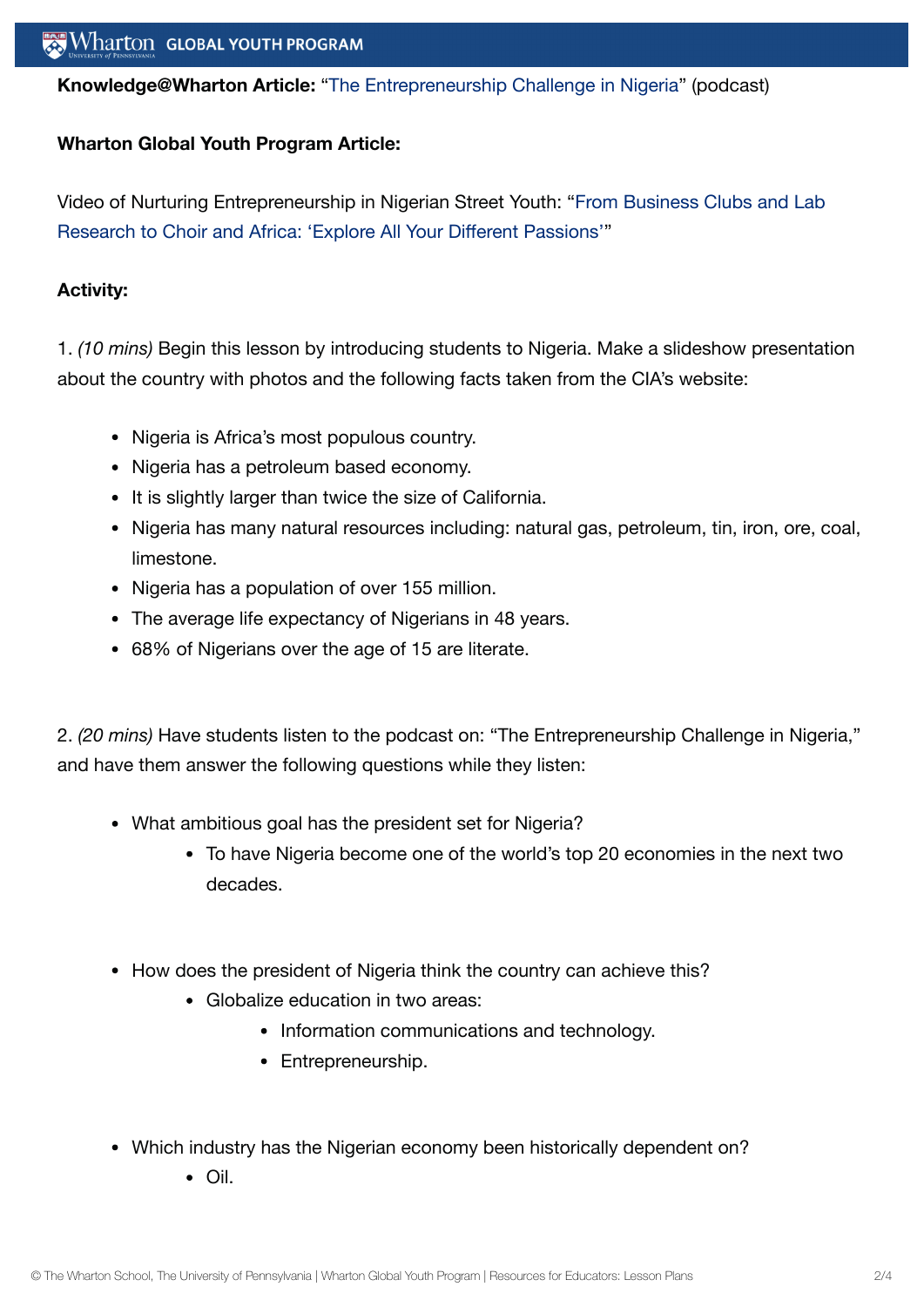### $\mathbb{R}$  Wharton Global Youth Program

- What have been the challenges for graduates in Nigeria?
	- 60% of graduates cannot get a job, citizens are having trouble in entrepreneurial ventures.
- What does the president say about corruption in Nigeria?
	- Corruption happens everywhere; developed countries are just better at catching corruption.
- What are some of the constraints for entrepreneurship in Nigeria?
	- Mentions "The MISFIT Factor"
		- M=Markets, people do not have access to markets nor do they understand the requirements of the market.
		- $\bullet$  I= Infrastructure, 30% of not being competitive [in world markets] relates to infrastructure problems, especially power.
		- S=Support services.
		- F=Finance, capital is a major constraint.
		- $\bullet$  l=Information.
		- T=Technology.
- What are the mindsets of entrepreneurs in Nigeria?
	- They like to control everything rather than do things with the help of others.
- What are the two major areas that have driving influence in Nigeria?
	- Reform-liberalization of some major sectors.
	- Regulation.

Have students discuss their answers with a partner. Then go over the answers and any reflections students have as a class.

3. *(15 mins)* Now, let students watch the video on: "Nurturing Entrepreneurship in Nigerian Street Youth."

**Tying It All Together:** Lead a discussion on entrepreneurship in Nigeria. Ask students what their thoughts were on the incubator project that Kristin Hall, the Penn student, mentions. Also, how